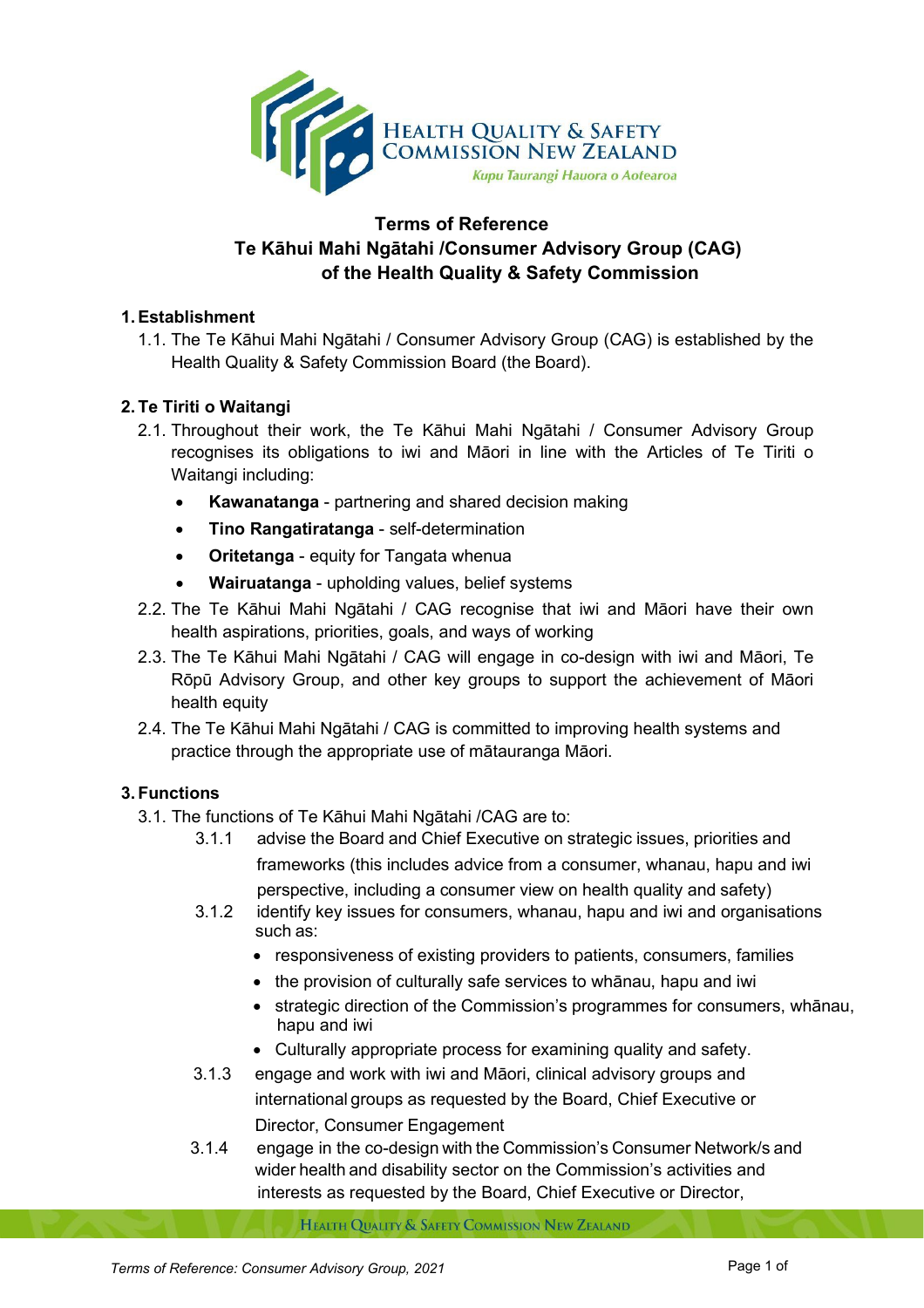# **4. Accountability**

- 4.1. The Te Kāhui Mahi Ngātahi / CAG is accountable to the Board
- 4.2. The Board may specifically delegate to the Te Kāhui Mahi Ngātahi / CAG the authority to make decisions and take actions on its behalf in relation to certain matters
- 4.3. The Te Kāhui Mahi Ngātahi / CAG may only give advice or release information to other parties under authority of the Board, Chief Executive or Director, Consumer Engagement
- 4.4. Meetings should comply with the same statutory and best practice requirements that apply to Board meetings.

# **5. Te Kāhui Mahi Ngātahi / Consumer Advisory Group membership**

- 5.1 The Te Kāhui Mahi Ngātahi / CAG will consist of four members who are networked, known, respected and knowledgeable. They will have a recognised range of skills and knowledge in health from a consumer perspective. They will be people who are acknowledged by their peers as having the ability to represent patients, consumers, families, and whānau to the Commission and to assist the Commission in its deliberations and commitment to consumer engagement. They will come from a range of Tangata whenua experiences, occupational, other ethnicities, and professional backgrounds
- 5.2 One member of the Te Kāhui Mahi Ngātahi / CAG will also be a member of the Consumer Network Group
- 5.3 The Board of the Commission will appoint the Chairperson and members of the Te Kāhui Mahi Ngātahi / CAG
- 5.3 Terms of appointment will be for an initial period of three years with the possibility of extension up to a maximum of six years. In order to maintain continuity, any re appointment for a subsequent term may be staggered.

### **6. Fees and allowances**

- 6.1 Members of the Te Kāhui Mahi Ngātahi / CAG who are employed by a New Zealand Public Sector Organisation including public service departments, state-owned enterprises, or crown entities are not entitled to claim fees for meeting attendance
- 6.2 The level of attendance fees will be set in accordance with the State Services Commission's framework for fees for statutory bodies (2006) and the Cabinet Office circular CO (09) 5. In addition to the daily rate for meetings, there will be a half day's preparation fee. The Chair will be entitled to an allowance of two extra days per month to cover additional work undertaken
- 6.3 The attendance fee for meetings and teleconferences is calculated on a pro rata basis (the hourly rate will be calculated at one eighth of the daily rate)
- 6.4 Actual and reasonable travel and accommodation expenses of all members will be met by the Commission.

### **7. Quorum**

7.1 Three out of four members must be present to reach quorum.

#### **8. Frequency of meetings**

8.1 the Te Kāhui Mahi Ngātahi / CAG will meet four to five times a year and as required HEALTH QUALITY & SAFETY COMMISSION NEW ZEALAND